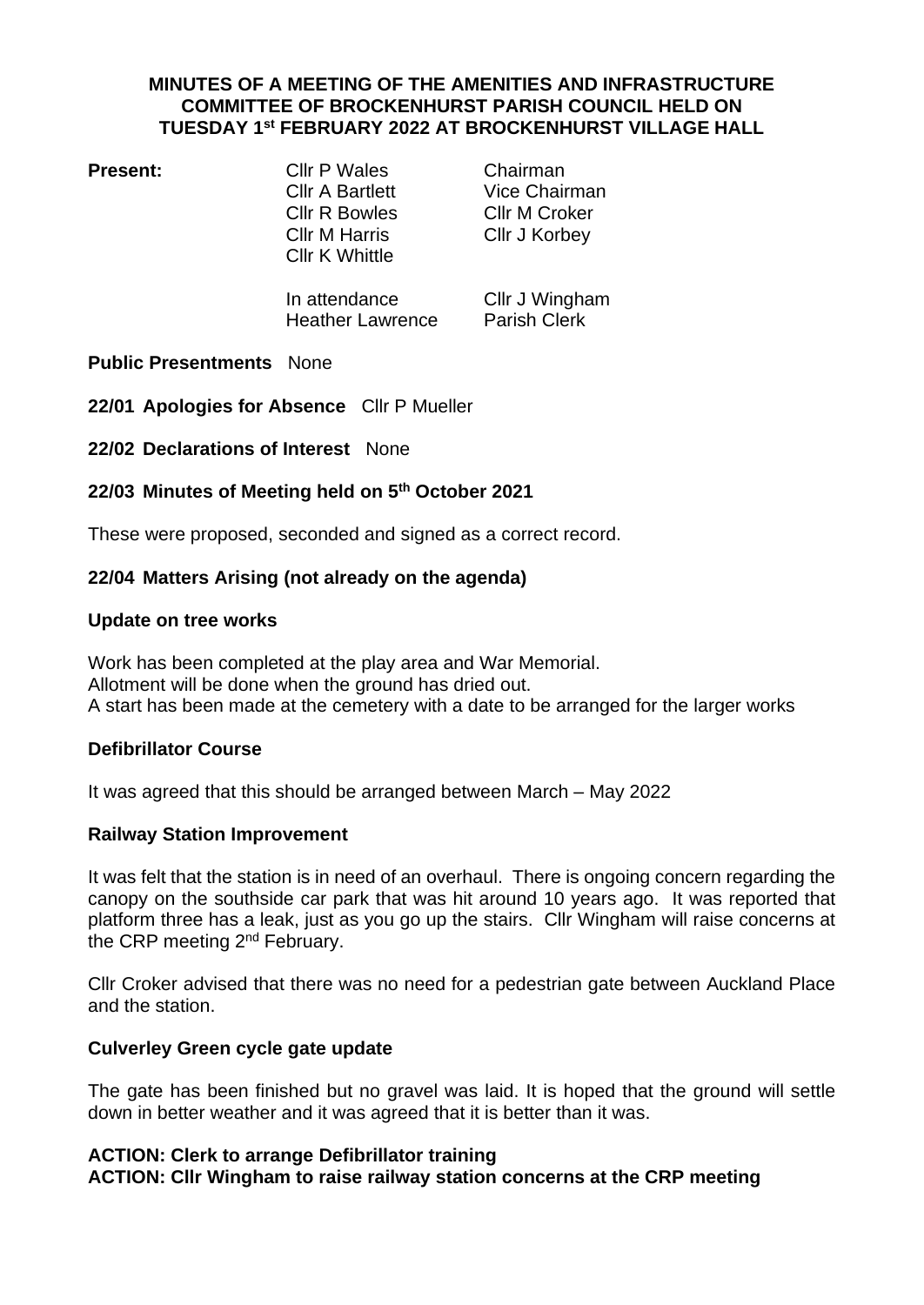# **22/05 Land at Church Lane update**

Ongoing, Cllr Wales to arrange a site visit with Barker Mills.

## **22/06 Flood Prevention**

Peter Hebard is reforming the Brockenhurst Flood Action Group to gather evidence before flood problems become serious and to persuade Authorities to help. Given Peter's efforts to improve the situation in the past Cllrs may wish to consider appointing Peter as a Flood Warden in the future to support his endeavours.

Burley Road has two areas of concern, one near the junction with Wilverley Road the other at South Weirs. HCC have cleared the end of the pipes. 18" from the end of the pipe is the culvert connecting to the pipe which need to be cleared. Clerk to contact Highways.

## **ACTION: Clerk to contact HCC Highways**.

## **22/07 Bulb planting scheme update**

Bulbs have been planted in three approved locations at Sutton Place, Brookley Road bank and A337 west side by village entry sign.

It was agreed that permission for the remaining previously identified sites should be pursued. A request should be made to Natural England for a site visit. Cllrs Croker and Harris to investigate this further.

Up to £300 to spend on the same variety of bulbs for planting in the Autumn/Winter 2022 was proposed and unanimously agreed by all.

## **ACTION: Clerk to pre-order more bulbs from supplier ACTION: Cllrs Croker and Harris to pursue approval of addition sites**

#### **22/08 Bus shelters with seats to consider request**

Further to a request it was agreed that further information concerning routes and number of passengers picked up should be investigated. Cllr Wingham to make further enquiries with the bus company.

## **ACTION: Cllr Wingham to make inquiries with the bus company or clerk to contact**

It was noted that a disused phone box has been removed at the station and replaced with a new seat.

#### **22/09 Physical Asset Report**

## **i) Cycle Racks**

It was confirmed that the proposed Welcome to Brockenhurst signage would not be allowed to be displayed on the cycle racks as they are on the Highway.

It was agreed that Cllr Whittle will remove the cycle rack outside Cards & Candy.

## **ACTION: Cllr Whittle to remove cycle rack outside Cards & Candy**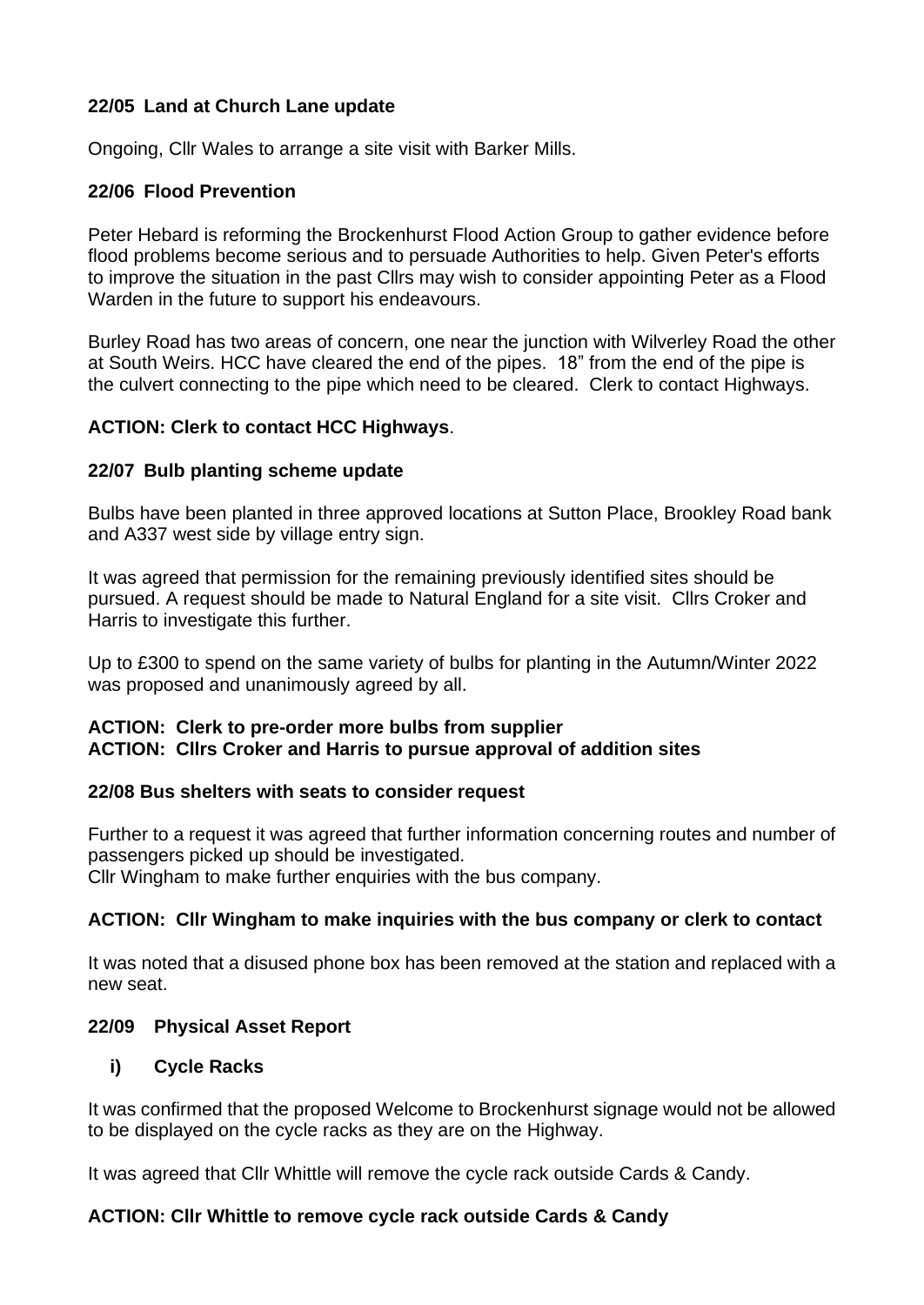# **ii) Playground**

To consider results of the winter inspection

Vitaplay conducted an interim Winter inspection and identified several issues, most of which were noted in the annual report. It was noted that replacement of the toddler playhouse may need to be considered in the next 12 months.

The pole mounted rubbish bin has a broken hinge and needs to be replaced. It was agreed that a larger bin is needed. Unanimously agreed that this should be replaced as soon as possible.

It was noted that BVT are going to have a larger recycling bin and it was hoped that playground users could deposit recycled items depending on location. A recycled bin could be looked into at the playground but collection would need to be arranged with NFDC.

Vitaplay are going to repair one of the playground gates that is not shutting properly. They will only charge us for parts.

Cllr Bartlett reported that there is a small amount of graffiti on the little wooden house.

# **ACTION: Clerk to obtain quotes for a new bin ACTION: Clerk to ask groundsman to remove graffiti**

# **iii) Allotments**

To confirm decision for plots 50 & 51 and extending the turning space

Photographs of plots 50 & 51 and the turning space were discussed. Cllr Bartlett has spent a lot of time clearing the plots and it was recommended that the plots should be divided into three. Two of which would be ok to use and the third, nearest to the back tree line would still need to be cleared. Fencing is required to mark out a pathway to each plot and for the increased turning space.

It was agreed that quotes should be obtained to increase the turning space and for fencing. Some improvements to the roadway should also be quoted for.

# **ACTION: Clerk to obtain quotes and contact FE for approval of the additional turning space**

# **iv) Cemetery**

The letter of request is awaiting action from the diocese solicitor, Simon Newham will chase for a response.

It was noted that there was some vandalism over the weekend.

# **v) War Memorial** All ok.

# **vi) Seats, Signs and Bus Shelters, etc.**

# **Update on the Beachern Wood seat and the Grigg Lane seat**

Forestry England have moved the Beachern Wood seat. Thanks to be sent to Gary North.

The memorial bench at Grigg Lane has been removed by the Lengthsman as the legs were rotten and the bench falling apart.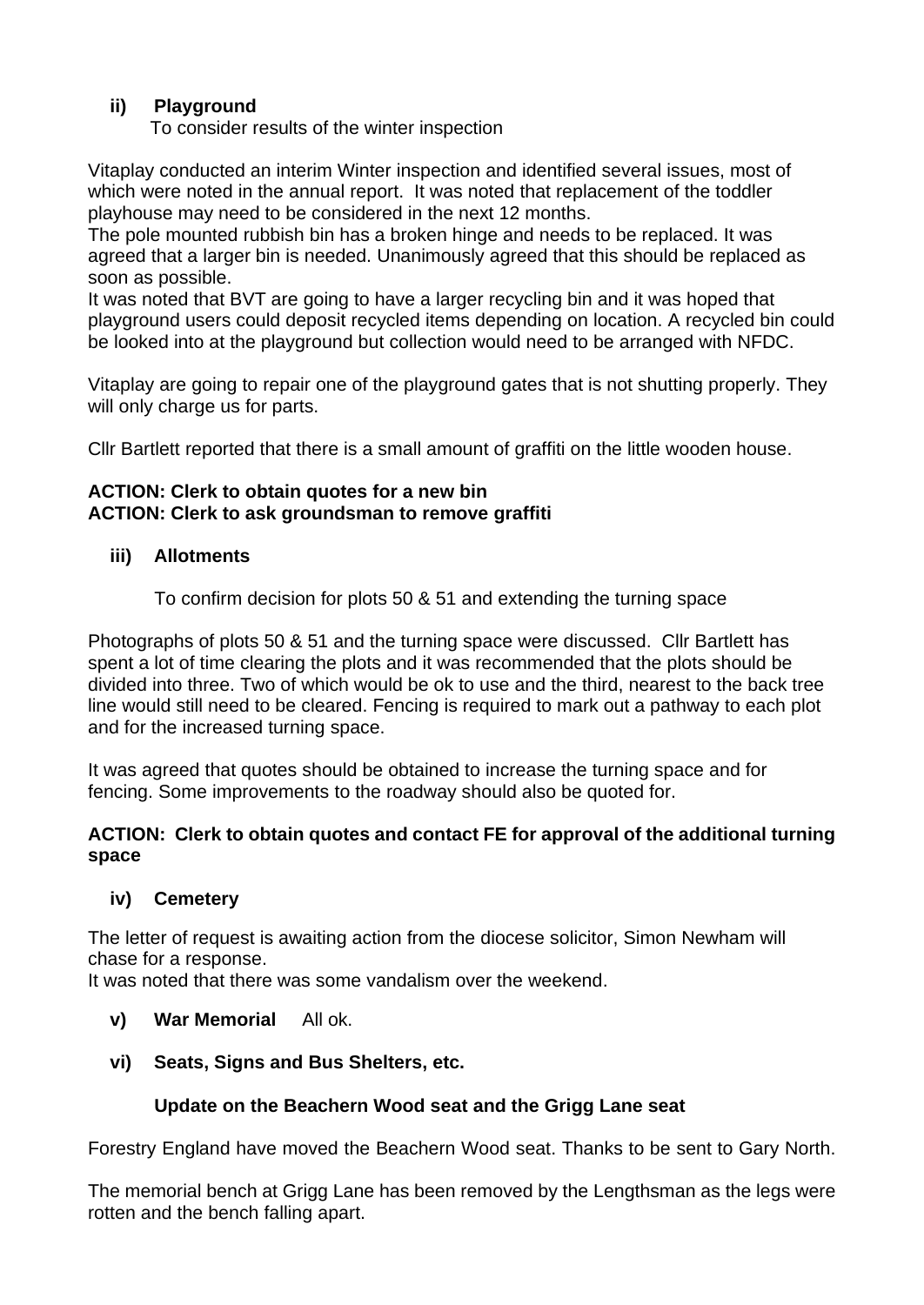# **Results of annual seat inspection and to consider replacement seats**

Cllr Croker has conducted the annual inspection and the following benches were discussed:- Seat outside the Primary School - agreed that no action is required now.

War Memorial Garden bench – groundman to undertake repairs

Memorial bench in front of Balmer Lawn Garage - needs to be replaced, clerk to investigate.

It was noted that some benches have unofficial "Happy to Chat" signs attached, it was agreed that they would be removed.

## **College bus shelter**

Graffiti is still on the bus shelter and an update from the college is required.

## **Village Sign approval of mechanical interpretation and future plans**

The village sign engineering design implementation was unanimously approved. A formal badger logo will be placed under the sign on the support post. A note will be added to the signpost to acknowledge copyright ownership where appropriate. If appropriate a plate or mark of commemorating the Jubilee will be attached to the post. The design will now be sent to the structural engineer for the approval needed from HCC Highways. A delivery date will be sought from the sign maker and the project timeline revised. An application for Advertising Approval will be prepared.

It was noted the area allocated is being used as an informal bike park during the day, probably by college students. This will be raised at the next college liaison meeting to ask for the area to be kept clear,

## **Footpath 14 improvement update**

Due to a change in the funding process this has been delayed.

**ACTION: Clerk to send thanks to Gary North at Forestry England ACTION: Clerk to contact the collage for an update on the College Bus shelter ACTION: Clerk to check the memorial bench records ACTION: John Wingham to prepare an application for advertising approval and arrange for instructions to be sent to the manufacturer ACTION: Bike parking to be raised at the next college liaison meeting ACTION: Clerk to apply for Footpath 14 funding**

**vii) Storage** All OK

## **viii) Office 70b Brookley Road**

Update on the ongoing project. The screen and fixing pole will cost £1091.27. The electrician is available to complete the office lighting and additional socket for the screen £680.00. Both were unanimously agreed.

It was noted that the front door will need to be replaced soon and quotes will be needed.

## **ACTION: Clerk to instruct contractors and obtain quotes for a new front door**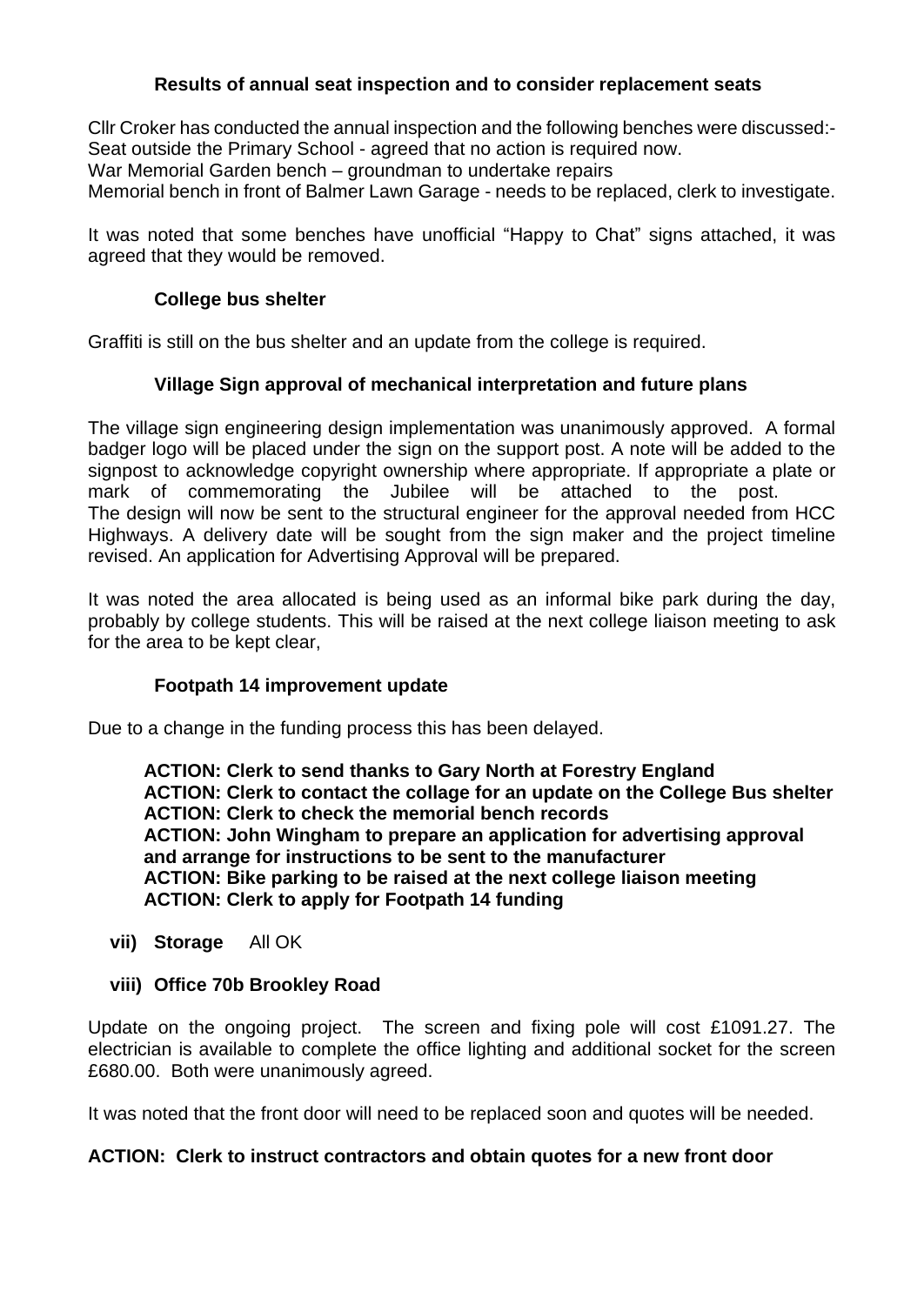# **22/10 Infrastructure Reports**

## Network Rail Bridges

Enquiries have been made with Network Rail concerning painting Black Bridge and it has been confirmed there are no plans to paint the bridge.

The closing of the North Road Footbridge has been a concern and an updated is needed from Network Rail.

## **ACTION: Cllr Wingham to make enquiries for an update on North Rd Footbridge. Clerk to also make enquiries and send a letter to MP Dr Julian Lewis**

## **22/11 Highways**

## **Grigg Lane to review recent repairs**

It has been noted that HCC were quick to respond to the levelling of Grigg Lane road surface, near to the junction with Brookley Road. This was following our report of a resident tripping in the road due to the uneven surface.

It is disappointing that the Lyndhurst Road end of Grigg Lane has not been repaired and has an uneven surfaces and deep dips in the road. Agreed that an email should be sent to C Cllr Mans.

## Cycle events

The New Forest Classic Road Cyclo Sportive is being held on the 9<sup>th</sup> & 10<sup>th</sup> April. It was agreed that our concerns should be sent to the organiser including the closure of the A35 at Holmsley Bridge and A31 ongoing works at Ringwood.

#### Holmsley Bridge works

The works are ongoing with the A35 closed until 30<sup>th</sup> June 2022. There are concerns about the volume of traffic that is now using Sway Road. It was agreed that enquiries would be made to NFDC to see if we can be added to the SIDS rota as we have two poles in place in Sway Road.

HCC response to recent pedestrian accidents

HCC quickly responded to the report that a resident tripped on the remains of a metal post in the grassed area opposite The Huntsman.

Sway road school crossing

It was noted that the paint on the crossing is fading and need to be repainted.